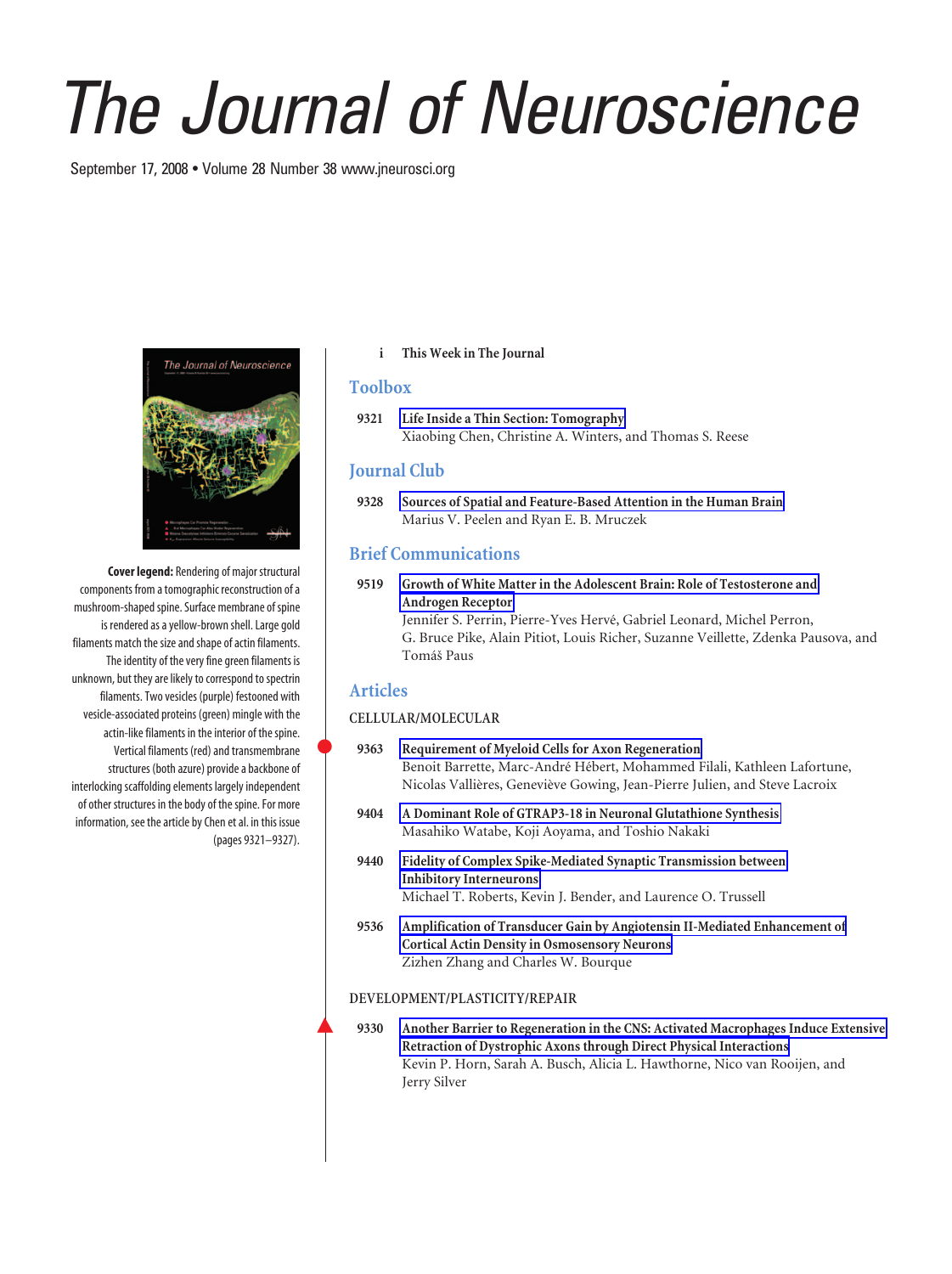| 9386 | Constraint-Induced Movement Therapy in the Adult Rat after Unilateral<br><b>Corticospinal Tract Injury</b><br>Irin C. Maier, Kaspar Baumann, Michaela Thallmair, Oliver Weinmann,<br>Jeannette Scholl, and Martin E. Schwab                                                                                                  |
|------|------------------------------------------------------------------------------------------------------------------------------------------------------------------------------------------------------------------------------------------------------------------------------------------------------------------------------|
| 9504 | Molecular Specification and Patterning of Progenitor Cells in the Lateral and Medial<br><b>Ganglionic Eminences</b><br>Eric S. Tucker, Samantha Segall, Deepak Gopalakrishna, Yongqin Wu,<br>Mike Vernon, Franck Polleux, and Anthony-Samuel LaMantia                                                                        |
| 9557 | Direct Cortical Inputs Erase Long-Term Potentiation at Schaffer Collateral Synapses<br>Yukitoshi Izumi and Charles F. Zorumski                                                                                                                                                                                               |
|      | BEHAVIORAL/SYSTEMS/COGNITIVE                                                                                                                                                                                                                                                                                                 |
| 9342 | Histone Deacetylase Inhibitors Decrease Cocaine But Not Sucrose Self-<br><b>Administration in Rats</b><br>Pascal Romieu, Lionel Host, Serge Gobaille, Guy Sandner, Dominique Aunis, and<br>Jean Zwiller                                                                                                                      |
| 9377 | Octopamine Regulates Sleep in Drosophila through Protein Kinase A-Dependent<br><b>Mechanisms</b><br>Amanda Crocker and Amita Sehgal                                                                                                                                                                                          |
| 9414 | Time Constants of h Current in Layer II Stellate Cells Differ along the Dorsal to Ventral<br>Axis of Medial Entorhinal Cortex<br>Lisa M. Giocomo and Michael E. Hasselmo                                                                                                                                                     |
| 9426 | Goal Representations Dominate Superior Colliculus Activity during<br><b>Extrafoveal Tracking</b><br>Ziad M. Hafed and Richard J. Krauzlis                                                                                                                                                                                    |
| 9486 | Reactive Oxygen Species Derived from NOX1/NADPH Oxidase Enhance<br><b>Inflammatory Pain</b><br>Masakazu Ibi, Kuniharu Matsuno, Dai Shiba, Masato Katsuyama, Kazumi Iwata,<br>Tomoko Kakehi, Takayuki Nakagawa, Kazunori Sango, Yasuhito Shirai,<br>Takahiko Yokoyama, Shuji Kaneko, Naoaki Saito, and Chihiro Yabe-Nishimura |
| 9495 | Evaluating the Negative or Valuing the Positive? Neural Mechanisms Supporting<br>Feedback-Based Learning across Development<br>Anna C. K. van Duijvenvoorde, Kiki Zanolie, Serge A. R. B. Rombouts,<br>Maartje E. J. Raijmakers, and Eveline A. Crone                                                                        |
| 9525 | Region and Sex Differences in Constituent Dopamine Neurons and Immunoreactivity<br>for Intracellular Estrogen and Androgen Receptors in Mesocortical Projections in Rats<br>Mary F. Kritzer and Lela M. Creutz                                                                                                               |
| 9545 | Emergence of Novel Representations in Primary Motor Cortex and Premotor Neurons<br>during Associative Learning<br>Neta Zach, Dorrit Inbar, Yael Grinvald, Hagai Bergman, and Eilon Vaadia                                                                                                                                    |
| 9564 | State-Dependent Presynaptic Inhibition Regulates Central Pattern Generator<br><b>Feedback to Descending Inputs</b><br>Dawn M. Blitz and Michael P. Nusbaum                                                                                                                                                                   |
|      | NEUROBIOLOGY OF DISEASE                                                                                                                                                                                                                                                                                                      |
| 9349 | Metabolic Environment in Substantia Nigra Reticulata Is Critical for the Expression<br>and Control of Hypoglycemia-Induced Seizures<br>Libor Velíšek, Jana Velíšková, Ondřej Chudomel, Ka-Lai Poon,<br>Kimberly Robeson, Barbara Marshall, Archana Sharma, and Solomon L. Moshé                                              |